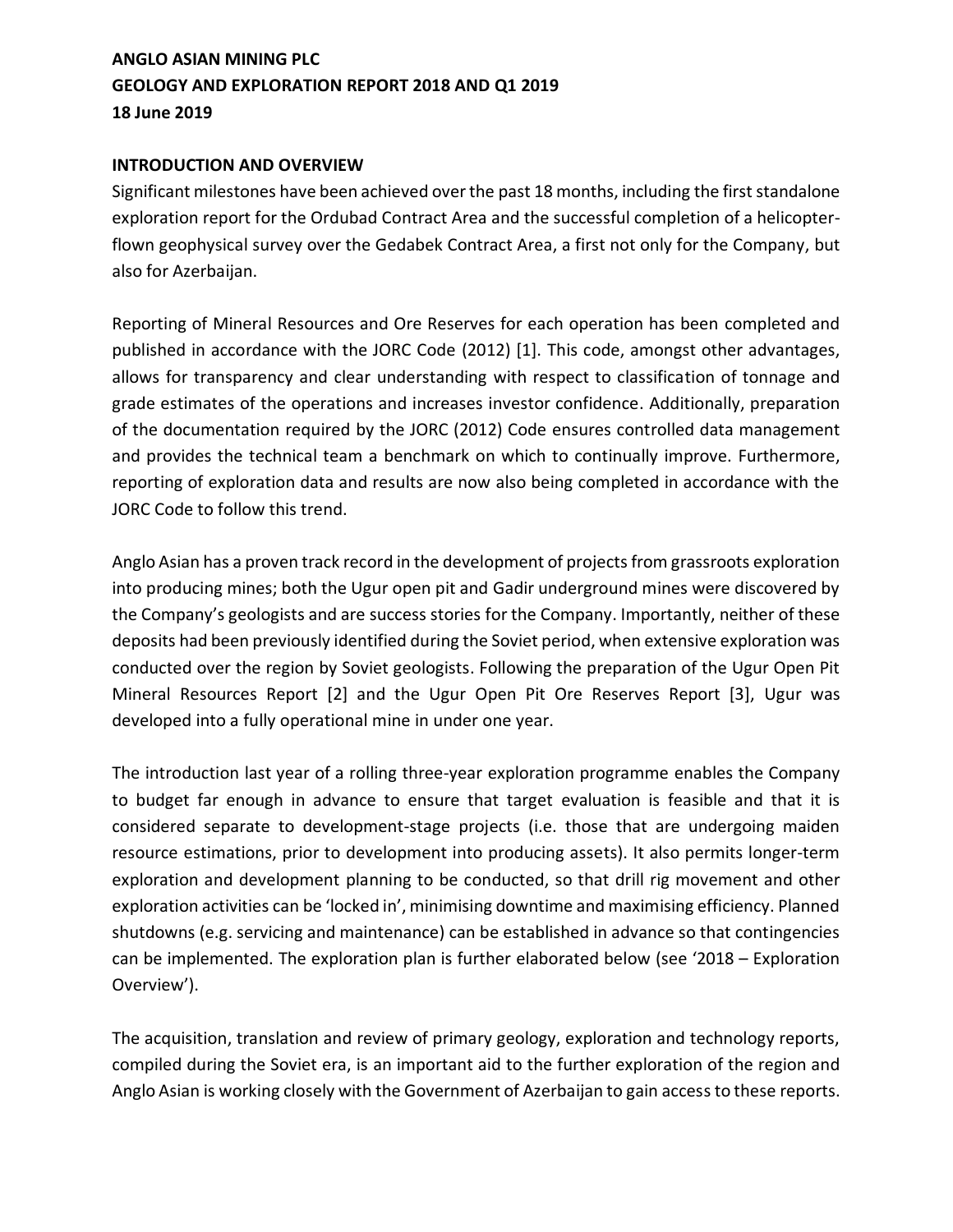Consideration of the current life-of-mine ("LOM") of the Anglo Asian deposits, together with the exploration potential of the Contract Areas and the Company's demonstrated ability to fast-track projects into production, provides confidence in predicting that the LOM will be extended well beyond 2025. In addition to the development of exploration assets within the Contract Areas, analysis and planning is required for the possible retreatment of both the spent heap leach pads and the current tailings dam. Both these assets are known to contain gold and copper that may be economically recoverable in the future. Work to assess the viability of these retreatment projects will be carried out in due course.

#### **Gedabek**

At the Gedabek Contract Area, the completion of the airborne geophysics survey has yielded 31 favourable targets for follow-up, along with the prospects already identified in-house by the geology team. These newly identified anomalies are currently being ranked and assimilated into the current exploration plan, so that study can commence on these whilst focus is not detracted from existing prospects. The new targets were categorised into three groups by Geotech Limited (the company contracted to collect and interpret the survey data), namely, shallow (20 targets: 300 metres or less in depth), deep (5 targets: 301 to 500 metres in depth) and porphyry anomalies (6 targets: at various depths). These potentially enable the Company to have a mixed portfolio of exploitable oxide and sulphide assets, consistent with the mixed ores currently being mined and processed (thereby no major reconfiguration of the processing facilities would be required).

### **Gosha**

It is known that the Gosha Contract Area is significantly under-explored, but its future potential has recently been assured by the discovery of the Asrikchay prospect. This is a polymetallic find, 7 kilometres from the Gosha underground operation and proven by a drill hole showing high mineral grades (see 'Gedabek and Gosha FY18 Exploration' report [6]). Follow-up has been rapid, with a ground-based geophysics survey completed over the site, the results of which will assist in optimising the diamond drill pattern for resource evaluation. Outcrop sampling programmes are also being carried out over other parts of the Gosha Contract Area, with the aim of finding favourable geology and alteration styles.

### **Ordubad**

Exploration activity over the Ordubad Contract Area was sustained throughout 2018 and is certainly going to increase over the coming years, with a budget of \$1.84 million for FY2019 approved. As part of this budget package, it is planned that WorldView-3<sup>®</sup> remote sensing imagery will be captured between July-September, when climatic and agricultural conditions are most favourable for detailed imagery. The Natural History Museum ("NHM") of London will continue to work closely with the Anglo Asian geology team, as part of the 'From Arc Magmas to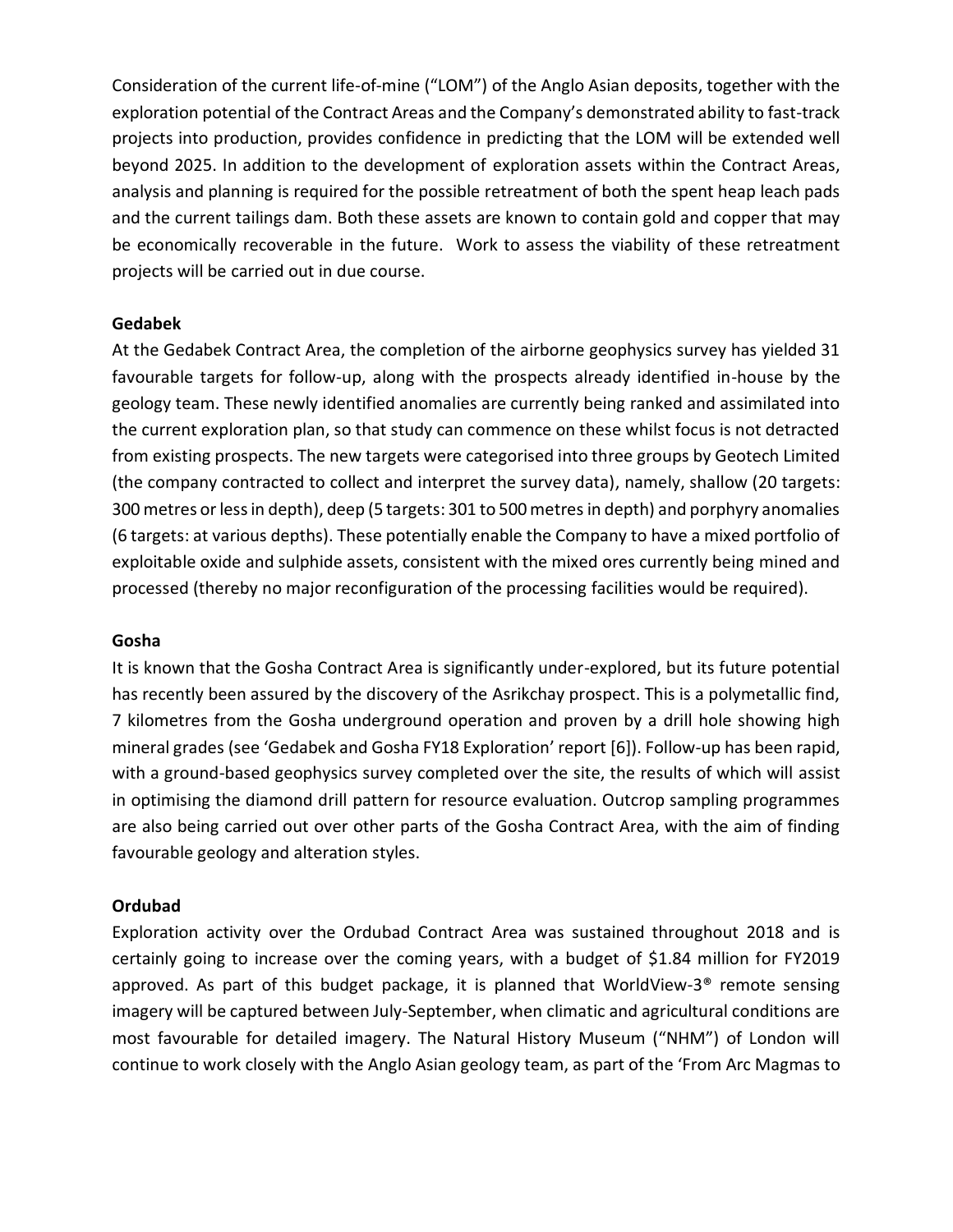Ores' ("FAMOS") international research project, encompassing further extensive mapping, drill core interpretation and field sampling.

# **REPORTING AND EXPLORATION IN 2018**

# **Gedabek Open Pit Mineral Resources and Reserves**

In Q3 2018, Mineral Resources and Ore Reserves were released for the Gedabek open pit, reported in accordance with the JORC Code. The estimations were carried out by Datamine International Limited for Anglo Asian, and they supplemented previous geological studies and estimates carried out by various other consultancy companies. The summary Mineral Resources and Ore Reserves are presented below in Table 1 and Table 2 respectively. The accompanying reports were released during Q1 2019 and the reader is directed to these for further details (see references [4] & [5]).

| <b>Gold (+ Copper) Mineral Resources</b> (cut-off grade $\geq 0.3$ g/t gold)                       |                |               |                 |                        |       |        |               |  |  |
|----------------------------------------------------------------------------------------------------|----------------|---------------|-----------------|------------------------|-------|--------|---------------|--|--|
| <b>Mineral Resources</b>                                                                           | <b>Tonnage</b> | Gold<br>Grade | Copper<br>Grade | <b>Silver</b><br>Grade | Gold  | Copper | <b>Silver</b> |  |  |
|                                                                                                    | (Mt)           | (g/t)         | (%)             | (g/t)                  | (koz) | (kt)   | (koz)         |  |  |
| Measured                                                                                           | 18.0           | 0.9           | 0.2             | 8.3                    | 532   | 38.0   | 4,800         |  |  |
| Indicated                                                                                          | 11.1           | 0.7           | 0.1             | 5.6                    | 264   | 15.7   | 2,011         |  |  |
| Measured+Indicated                                                                                 | 29.1           | 0.9           | 0.2             | 7.3                    | 796   | 53.7   | 6,811         |  |  |
| Inferred                                                                                           | 8.5            | 0.7           | 0.1             | 5.0                    | 189   | 9.7    | 1,361         |  |  |
| <b>Total</b>                                                                                       | 37.6           | 0.8           | 0.2             | 6.8                    | 986   | 63.4   | 8,172         |  |  |
| Copper Mineral Resource (Additional to Gold Mineral Resource) (cut-off grade copper ≥0.3% and gold |                |               |                 |                        |       |        |               |  |  |
| $< 0.3 q/t$ )                                                                                      |                |               |                 |                        |       |        |               |  |  |
|                                                                                                    | Tonnage        | Gold          | Copper          | <b>Silver</b>          | Gold  | Conner | <b>Silver</b> |  |  |

**Table 1** – Gedabek Mineral Resources Summary, 2018

**Mineral Resources Tonnage Grade Grade Grade Gold Copper Silver (Mt) (g/t) (%) (g/t) (koz) (kt) (koz)** Measured | 5.3 | 0.1 | 0.5 | 2.1 | 21 | 26.3 | 356 Indicated | 0.9 | 0.1 | 0.5 | 1.6 | 3 | 4.4 | 48 **Measured+Indicated 6.2 0.1 0.5 2.0 24 30.7 404** Inferred 0.5 0.1 0.4 1.5 1 1.9 23 **Total 6.7 0.1 0.5 2.0 25 32.6 426**

*Note that due to rounding, numbers presented may not add up precisely to totals*

**Table 2** – Gedabek Ore Reserves Summary, 2018

| <b>Gold Grade</b><br><b>Tonnage</b><br><b>Ore Reserves</b> | Copper<br>Grade | <b>Silver</b><br>Grade | Gold | Copper | <b>Silver</b> |
|------------------------------------------------------------|-----------------|------------------------|------|--------|---------------|
|------------------------------------------------------------|-----------------|------------------------|------|--------|---------------|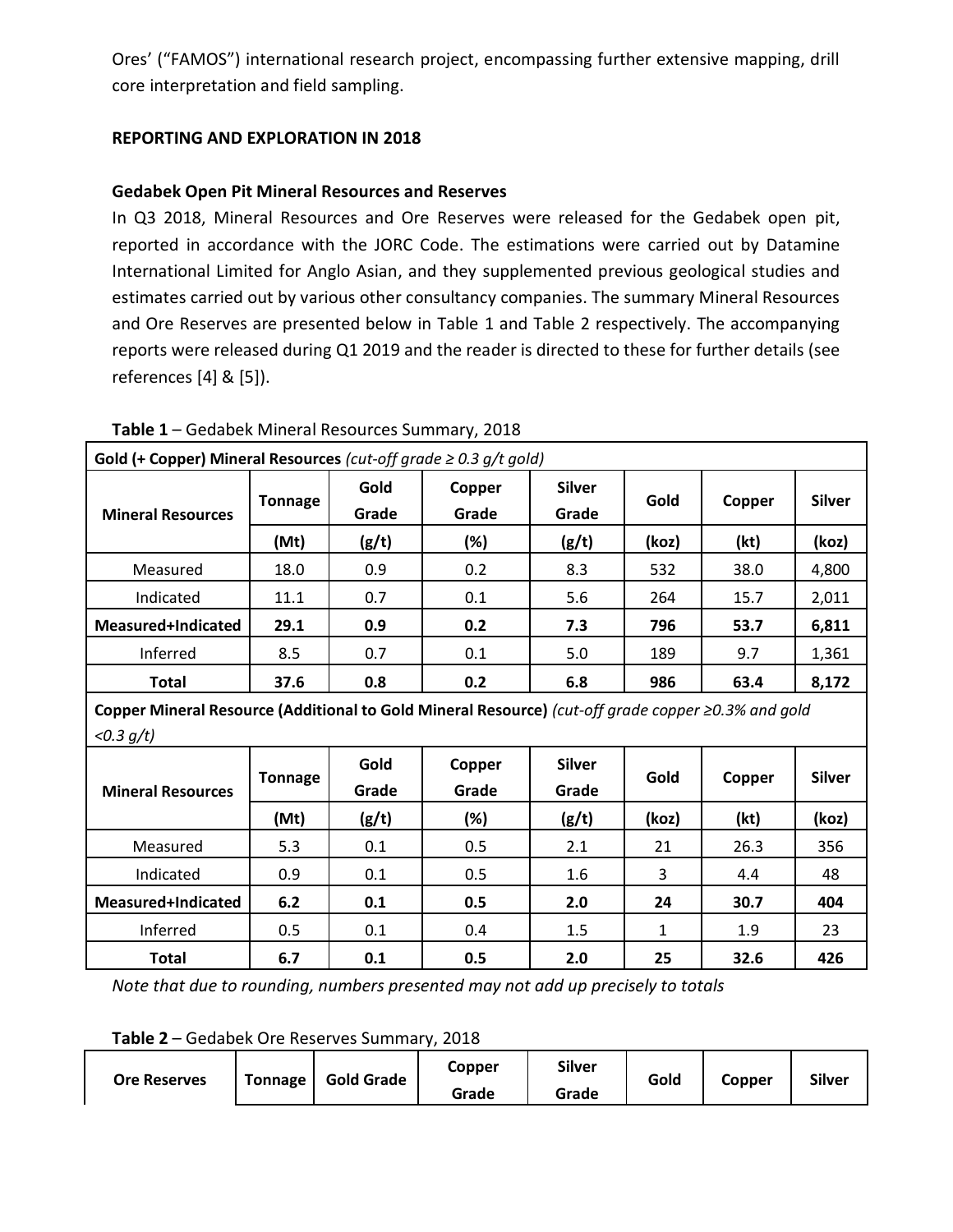|                               | (Mt) | (g/t) | (%)  | (g/t) | (koz) | (kt) | (koz) |
|-------------------------------|------|-------|------|-------|-------|------|-------|
| Proved                        | 10.9 | 0.89  | 0.29 | 8.83  | 311   | 31.9 | 3,084 |
| Probable                      | 1.2  | 0.82  | 0.34 | 9.52  | 32    | 4.1  | 373   |
| <b>Proved and</b><br>Probable | 12.1 | 0.88  | 0.30 | 8.90  | 343   | 36.0 | 3,457 |

*Note that due to rounding, numbers presented may not add up precisely to totals*

The 'Proved and Probable' Ore Reserves estimate is based on the portion of the 'Measured and Indicated' Mineral Resource of the deposit within the scheduled mine designs that may be economically extracted, considering all modifying factors in accordance with the JORC Code [1].

## **2018 Exploration Overview**

2018 marked the launch of the three-year rolling exploration programme initiative, encompassing near-mine, brownfield and greenfield areas over all three of the operating Contract Areas (Gedabek, Gosha and Ordubad). Conducting exploration in this way will enable the following aims to be achieved over the planning period:

- Replacement of mined ounces
- Extension of the current mine life to a planned 10-year minimum
- Increase of the Company's inventory of resources
- Discovery of new mineral deposits, similar to the Ugur open pit, which have the potential to be rapidly developed into operating mines

Significant exploration activities were completed over the Gedabek, Gosha and Ordubad Contract Areas ("CA") in FY 2018. During the year, 28,179 metres of core diamond drilling ("DD") was completed over the Gedabek CA, along with 11,927 metres of Reverse Circulation ("RC") drilling around the Gedabek open pit and regional sites. The existence of further mineable copper and gold extensions were confirmed through drilling at the northern and southern margins of the current Gedabek pit extents. This increased ore footprint will be captured in the 2019 Gedabek Mineral Resources and Ore Reserves update, which will be completed in accordance with the JORC Code. Additional mineable mineralisation was also confirmed beneath the Gedabek open pit and this will be the subject of further underground evaluation. Exploration around Gadir has increased the underground production profile following the completion of both underground and surface drilling, which has confirmed the continuity of the orebody down-dip and potentially along strike.

Table 3 summarises the planned drilling for FY2018 compared with the actual drilled metres. The totals broadly compare and highlight the flexibility that the availability of one reverse circulation and two diamond drill rigs offer the Company in terms of allocation of resources, as indicated by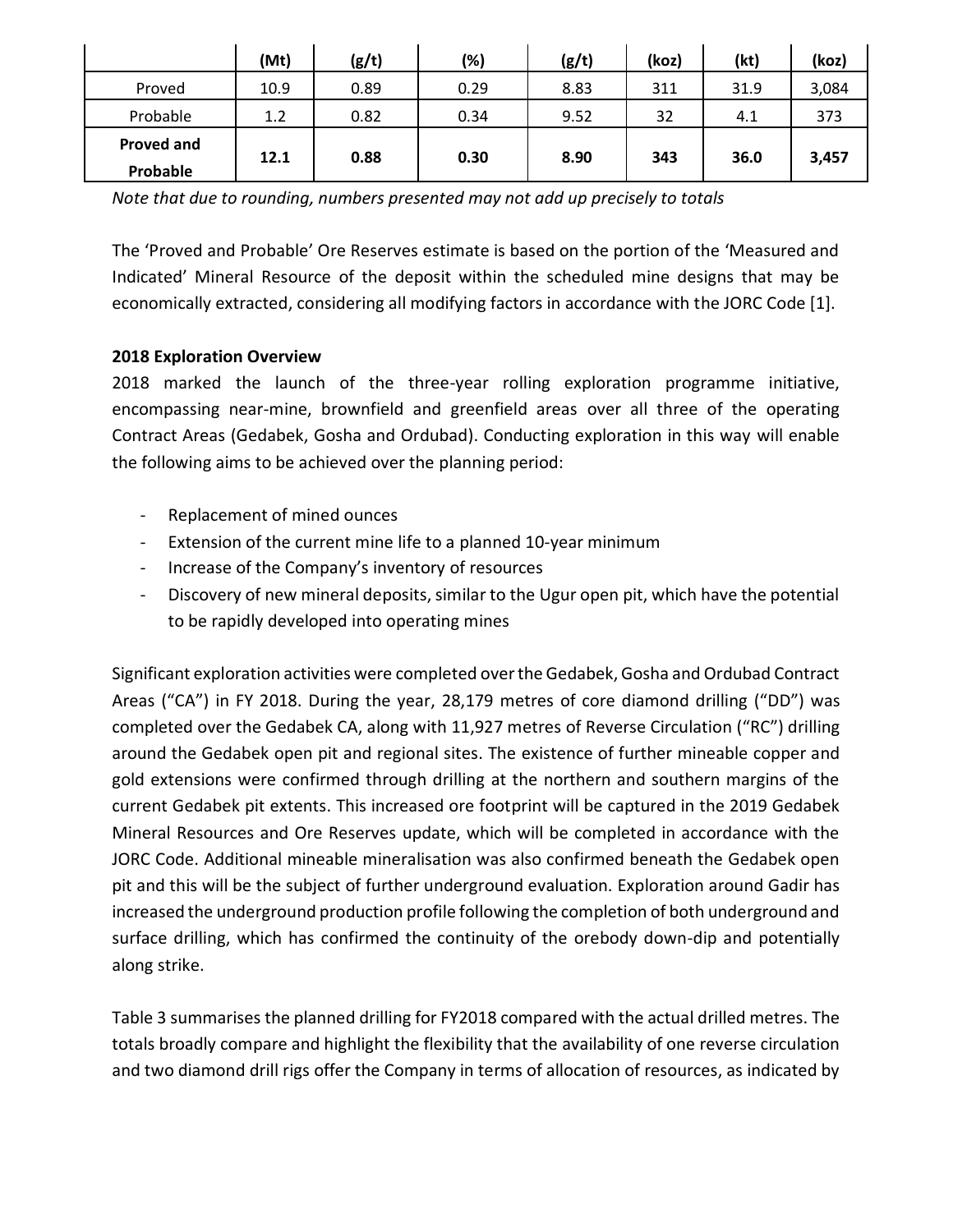the significant over-achievement of planned surface DD metres. The amount spent on geological exploration during FY18 was approximately \$4.5 million.

|                    |                        | <b>Drill metres</b> |                    |  |  |
|--------------------|------------------------|---------------------|--------------------|--|--|
| <b>Prospect</b>    | <b>Method</b>          | <b>FY18 Plan</b>    | <b>FY18 Actual</b> |  |  |
|                    | Surface DD             | 2,500               | 5,947.30           |  |  |
| Gedabek OP         | Surface RC             | 7,500               | 11,340.00          |  |  |
| Gedabek UG         | Underground DD         | 5,750               | 654.00             |  |  |
|                    | Surface DD             | 7,465               | 8,953.00           |  |  |
| Gadir UG           | Underground DD (HQ/NQ) | 6,000               | 4,734.80           |  |  |
|                    | Underground DD (BQ)    | 2,400               | 2,837.90           |  |  |
| Ugur OP            | Surface DD             | 4,000               | 3,874.75           |  |  |
|                    | Surface RC             | 2,000               |                    |  |  |
| Gedabek            | Surface DD             | 2000                | 1,177.10           |  |  |
| Regional           | Surface RC             | 1000                | 587.00             |  |  |
| Gosha              | Surface DD             | 3,000               | 2,737.10           |  |  |
|                    | <b>Surface RC</b>      | 10,500              | 11,927.00          |  |  |
| <b>Total</b>       | <b>Surface DD</b>      | 18,965              | 22,689.25          |  |  |
|                    | <b>Underground DD</b>  | 14,150              | 8,226.70           |  |  |
| <b>Grand Total</b> | <b>All Methods</b>     | 43,615              | 42,842.95          |  |  |

**Table 3** – FY18 exploration drill metres

A heliborne geophysics survey, the first of its kind for both the Company and for Azerbaijan, was also completed over the Gedabek CA and this highlighted 31 prospective mineral targets that require investigation (including 25 targets favourable for epithermal and porphyry mineralisation and an additional 6 targets consistent with porphyry systems). A report summarising the methodology and results of this survey was recently released [10].

Over the Gosha CA, nine DD holes were completed around the new polymetallic discovery named 'Asrikchay' and in the Gosha mine, totalling 2,737 metres. The Asrikchay valley is situated 7 kilomtres north of the existing Gosha underground mine and a drill hole returned a polymetallic intersection with notable grades (4.30 metres dhw at 4.11 g/t Au, 112.23 g/t Ag, 3.07% Cu, 3.02% Zn). A ground-based geophysics programme, covering 1.4 square kilometres, was further completed over the valley to identify zone geometry and the results are expected to be delivered to Anglo Asian in the near future.

Further details relating to exploration activity during 2018 for the Gedabek and Gosha contract areas can be found in the Gedabek and Gosha FY 2018 Exploration report [6].

Substantial greenfield exploration activity and reconnaissance studies were completed over the Ordubad CA during 2018. The main exploration objective was to assess the extent of the copper,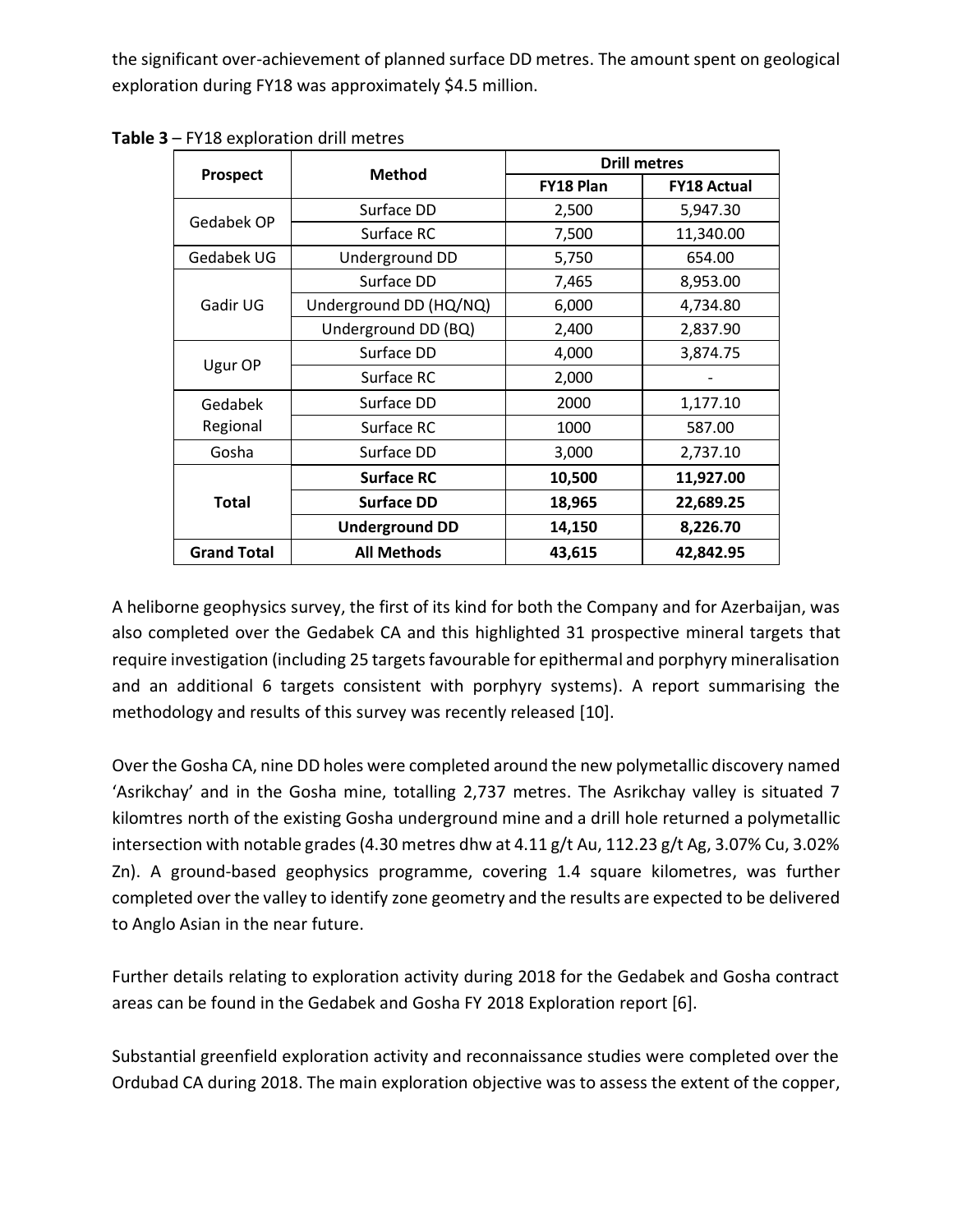gold and associated mineralisation potential of the region. A large geochemical sampling campaign covering 27 square kilomtres, involving the collection of 5,504 samples, was completed over the Shakardara and Dirnis areas. Trench and stream sediment samples were also collected, as well as the completion of detailed geological mapping over Shakardara. A research team from the Natural History Museum in London visited Ordubad in November (Q4 2018) to determine the copper porphyry potential of the region. A total of 83 samples were collected by the NHM team and are currently being analysed, the results of which will be provided to Anglo Asian and be used as part of the 'From Arc Magmas to Ores' ("FAMOS") international research project. Further details relating to exploration activity during 2018 for the Ordubad Contract Areas can be found in the Ordubad FY18 Exploration report [7].

## **FY19 Q1 RESULTS AND OUTLOOK**

### **Gadir Underground Mineral Resources and Reserves**

During Q1 2019, Mineral Resources and Ore Reserves were released for the Gadir underground mine, reported in accordance with the JORC Code. The estimations were carried out by Datamine International Limited for Anglo Asian. The summary Mineral Resources and Ore Reserves are presented below in Table 4 and Table 5, respectively, and the reader is directed to the accompanying reports for further detail (see reference [8] & [9]).

| <b>Mineral Resources</b>            | <b>Tonnage</b> | Gold |       | <b>Silver</b> |       | Copper |       | <b>Zinc</b> |        |
|-------------------------------------|----------------|------|-------|---------------|-------|--------|-------|-------------|--------|
| (cut-off grade $\geq$ 0.5 g/t gold) | kt             | g/t  | koz   | g/t           | koz   | %      |       | %           |        |
| Measured                            | 540            | 3.70 | 64.2  | 17.49         | 303.6 | 0.29   | 1,566 | 1.01        | 5,454  |
| Indicated                           | 1,235          | 2.04 | 81.0  | 10.89         | 432.4 | 0.14   | 1,729 | 0.73        | 9,016  |
| Measured+Indicated                  | 1,775          | 2.54 | 145.2 | 12.90         | 736.1 | 0.21   | 3,295 | 0.84        | 14,470 |
| Inferred                            | 571            | 1.48 | 27.2  | 5.68          | 104.4 | 0.10   | 571   | 0.52        | 2,972  |
| <b>Total</b>                        | 2,347          | 2.29 | 172.4 | 11.14         | 840.4 | 0.19   | 3,866 | 0.78        | 17,442 |

**Table 4** – Gadir Mineral Resources Summary, 2019

*Note that due to rounding, numbers presented may not add up precisely to totals*

**Table 5** – Gadir Ore Reserves Summary, 2019

|                            | Tonnage | Gold  |       | <b>Silver</b> |       | Copper |       |  |
|----------------------------|---------|-------|-------|---------------|-------|--------|-------|--|
| <b>Ore Reserves</b>        | (kt)    | (g/t) | (koz) | (g/t)         | (koz) | (%)    | (t)   |  |
| Proved                     | 222     | 2.81  | 25    | 14.13         | 101   | 0.24   | 535   |  |
| Probable                   | 575     | 2.41  | 45    | 10.99         | 203   | 0.15   | 852   |  |
| <b>Proved and Probable</b> | 797     | 2.73  | 70    | 11.86         | 304   | 0.17   | 1,387 |  |

*Note that due to rounding, numbers presented may not add up precisely to totals*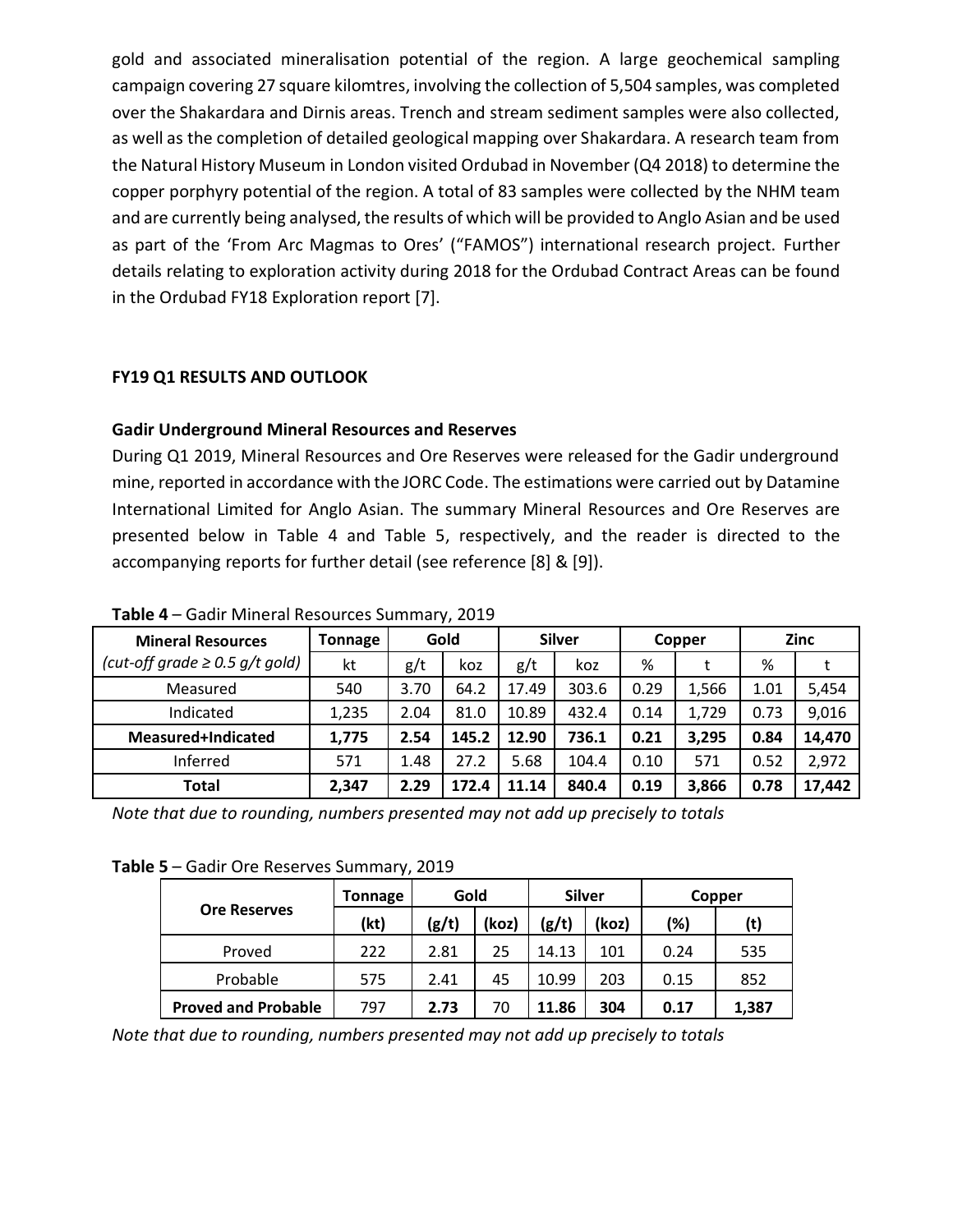The 'Proved and Probable' Ore Reserves estimate is based on the portion of the 'Measured and Indicated' Mineral Resource of the deposit within the scheduled mine designs that may be economically extracted, considering all modifying factors in accordance with the JORC Code [1]. Zinc was not estimated as part of this reserve, but it is currently under study as a potential resource.

### **Exploration Overview and Plan**

2019 is the second year of the three-year rolling exploration programme, which is financed entirely by internal cash flow and is progressing well. Further work defining the ore at Gedabek underground is ongoing, as well as lateral and down-dip mineralisation definition at Gadir.

Analysis of the airborne geophysics results, provided by Geotech Limited, is underway – the 31 targets are currently being assessed and 'ranked' in terms of prospectivity, with various parameters being considered (for example, whether historic exploration work has been conducted over the target). Of the 31 targets, 25 have been classified as favourable for epithermal- and porphyry-style mineralisation, whilst the remaining 6 magnetic targets display signatures consistent with porphyry systems. Once ranking is complete, the favourable regions will initially be followed up with field visits to assess conditions for geochemical soil campaigns, ground geophysics, outcrop sampling and surface drilling. Further details of the survey methodology and results can be found via the link '*Airborne ZTEM/Magnetic Survey Highlights'* [10]*.* Preliminary targets have been identified over areas where the Company is aware of the presence of mineralisation, but importantly also other areas have been highlighted where there is no previous indication or exploration activity carried out. The data generated from the survey have provided information on the geometry and potential depths of mineralisation zones within a newly interpreted geological structural framework.

The initial ranking priority takes into consideration those targets that are nearer surface which could be evaluated and brought to production quicker than the deeper targets. Thus, the Company has worked to prioritise the shallow targets (300 metres or less depth) initially that could be potentially mined by open pit. The Company has also mobilised core drilling machines to the Gedabek site and plans to commence drilling work from June to test these targets. Although the various follow-up ground-based geological activities will not have been completed, the results of the drilling will allow the Company to correlate geophysical responses of conductivity-resistivity and magnetic signatures with the rock and mineralisation column from the resultant drill cores. Additional reporting of this ranking process, with preliminary results and initial fieldwork activity descriptions, will be released imminently

Interpretation of the data and preliminary modelling of the new Asrikchay discovery at the Gosha Contract Area will commence once results of the ground-based geophysics survey are received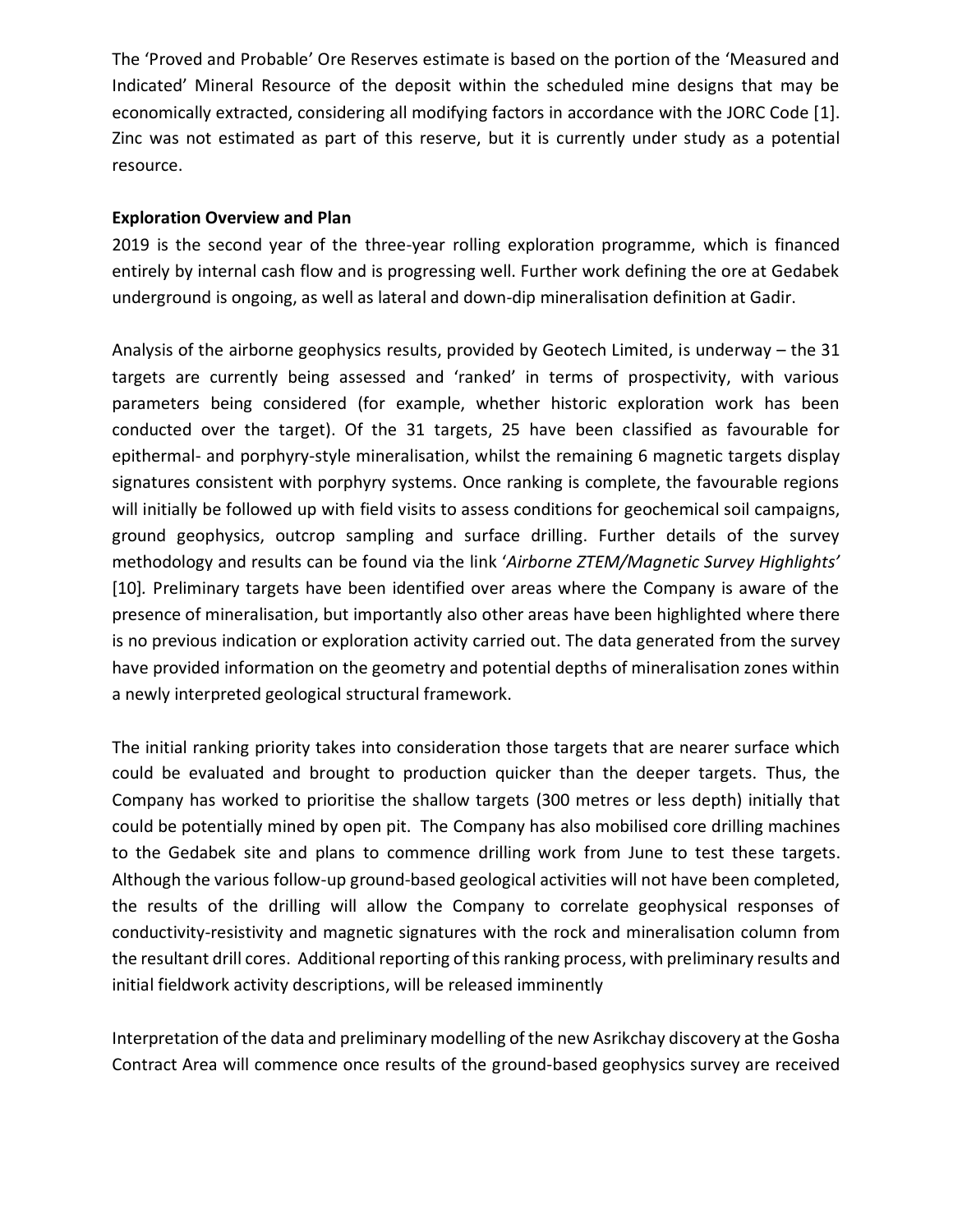by Anglo Asian. This will help target optimum drill collar locations and hole angles before the new drill programme begins.

Given the mineral potential of Ordubad, a programme of work has been developed to further understand the overall geology of the mineralisation and to commence follow-up study of the previously reported geology. The potential of this area was identified during Soviet era exploration, as reported in the Competent Persons Report ("CPR"); this CPR was included as Part IV in the 2005 Initial Public Offering ("IPO") document of Anglo Asian [11]. Significant steps were taken in 2018 to prepare for the follow-up programme as documented in the first exploration report for the Ordubad Contract Area prepared in accordance with the JORC Code [7].

Reporting of the results from the independent assay laboratory of the extensive surface geochemical sampling programme has commenced and the first batches of data received. These data will be entered into the Ordubad Database and output to a geographic information system (GIS) programme used to represent graphically alteration hot spots and trends that may be consistent with porphyry style alteration. This information will be used to complement the forthcoming satellite data and assist with drill targeting.

A budget of \$1.84 million for FY2019 has been approved for this work programme. The main items budgeted for include:

- Acquisition, translation and review of primary historical geology, exploration and technology reports
- Regional remote sensing utilising the latest satellite technology
- Natural History Museum follow-up fieldwork to include mapping, drill core interpretation and further sampling
- Surface geological mapping and sampling, with student mapping projects in collaboration with Azerbaijani Universities
- Geological fieldwork targeting other commodities known to occur, for example cobalt, to assess their future production potential
- Core drilling at the Dirnis copper target, Keleki gold target and other copper targets, with a total of about 6,000 metres of drilling planned. Included in the budget is sample preparation, assaying and analysis. This drilling work has commenced following the installation of access roads and drill pads, with the locations based on surface mineralisation and alteration as mapped by the geology team.
- Investment in the required geological equipment and software to perform the work, including an XRD alteration analyser and a ground magnetometer with Very Low Frequency capabilities for magnetic and resistivity mapping

In addition to the potential within its current contract areas, the Company is continually assessing further opportunities for expansion both within Azerbaijan and external to the country.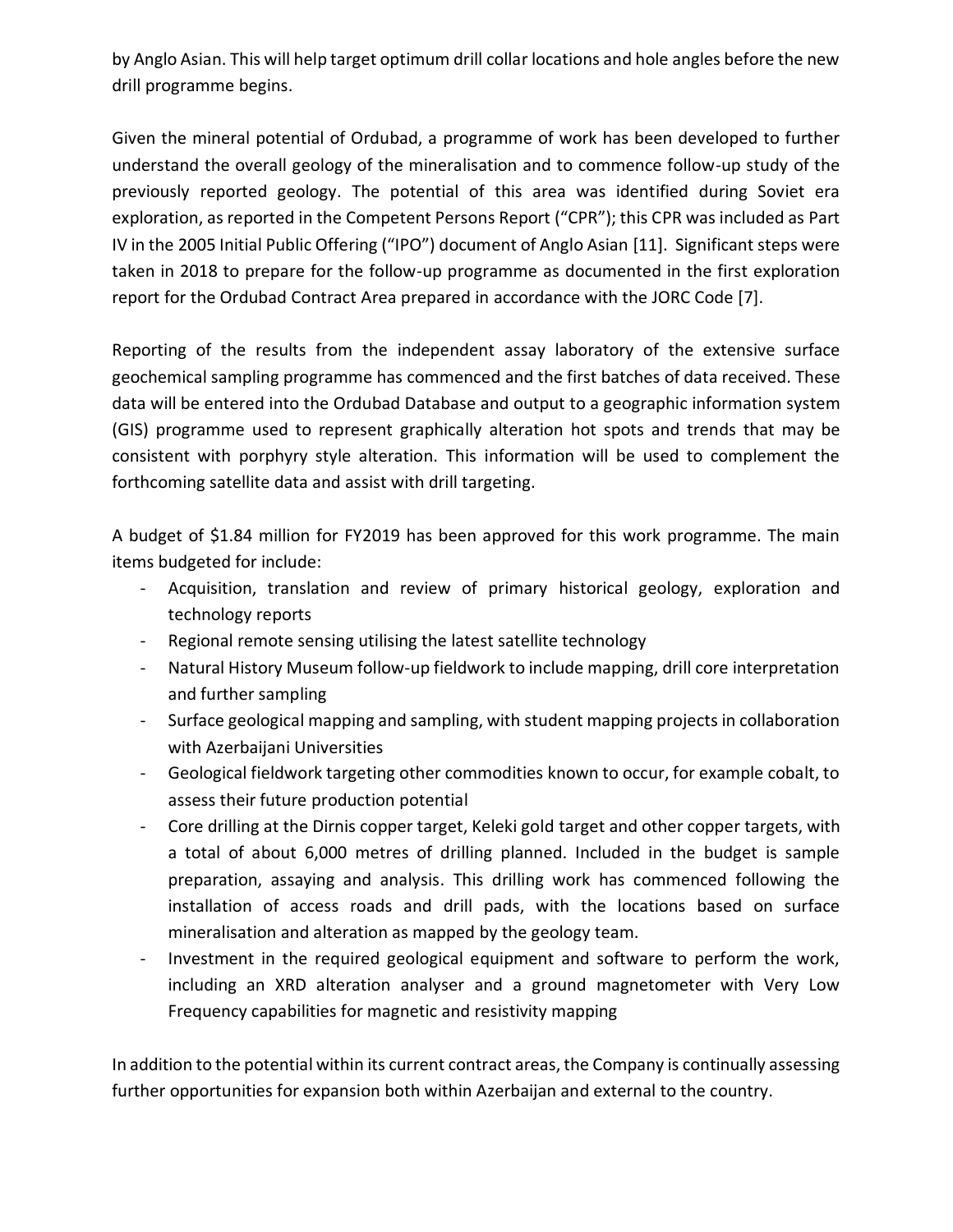In conclusion, the Company is at a transformational stage in its development. It has identified a significant number of exploration targets within its Contract Areas, many of which are considered very high potential and exciting. All geological reporting is now in accordance with the JORC code, thus providing all stakeholders with information on the operating assets and the exploration results. Current production has shown a steady increase and the stable operational conditions provide the financial platform on which to grow the exploration assets and convert them into future production.

## **REFERENCES**

[1] JORC, 2012. Australasian Code for Reporting of Exploration Results, Mineral Resources and Ore Reserves (The JORC Code) [online]. Available from: http://www.jorc.org (The Joint Ore Reserves Committee of The Australasian Institute of Mining and Metallurgy, Australian Institute of Geoscientists and Minerals Council of Australia).

- [2] Ugur Open Pit Mineral Resources report: {link to website}
- [3] Ugur Open Pit Ore Reserves report: {link to website}
- [4] Gedabek Open Pit Mineral Resources report: {link to website}
- [5] Gedabek Open Pit Ore Reserves report\*: {link to website}
- [6] Gedabek and Gosha FY18 Exploration report: {link to website **and link to RNS**}
- [7] Ordubad FY18 Exploration report: {link to website **and link to RNS** }
- [8] Gadir Underground Mineral Resources report: {link to website}
- [9] Gadir Underground Ore Reserves report: {link to website}

[10] Airborne ZTEM/Magnetic Survey Highlights report: {link to website **and link to RNS** }

[11] Competent Persons Report ("CPR") as included as Part IV in the 2005 Initial Public Offering ("IPO") Placing and Admission document of Anglo Asian Mining to the AIM Market: {link to [www.angloasianmining.com/investors/shareholder\\_info/constitutional\\_documents](http://www.angloasianmining.com/investors/shareholder_info/constitutional_documents/) **and link to RNS** }